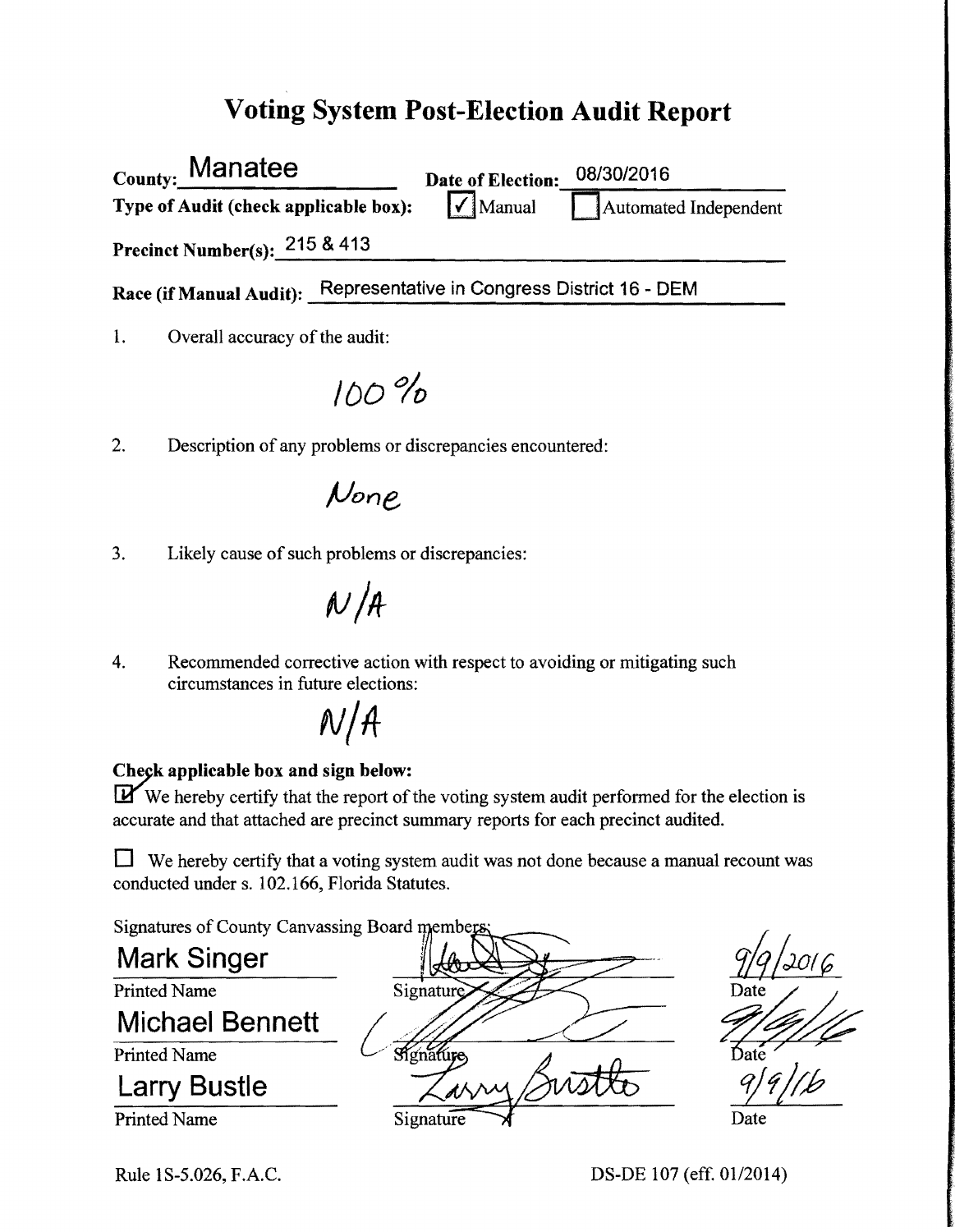### **Precinct Summary for Manual Audit**

Race Audited: Rep in Congress Dist 16

Precinct Number: 215

| Candidate Name or Issue Choice | Voting System<br>Total | Manual Public<br>Tally Total | Difference $(+ or -)$ |
|--------------------------------|------------------------|------------------------------|-----------------------|
| <b>Brent King</b>              | 56                     | <u>56</u>                    | Ø                     |
|                                |                        |                              |                       |
| Jan Schneider                  | 132                    | 132                          | Ø                     |
|                                |                        |                              |                       |
|                                |                        |                              |                       |
|                                |                        |                              |                       |
|                                |                        |                              |                       |
|                                |                        |                              |                       |
|                                |                        |                              |                       |
|                                |                        |                              |                       |
|                                |                        |                              |                       |
|                                |                        |                              |                       |
|                                |                        |                              |                       |
|                                |                        |                              |                       |
|                                |                        |                              |                       |
|                                |                        |                              |                       |
|                                |                        |                              |                       |
|                                |                        |                              |                       |
|                                |                        |                              |                       |
|                                |                        |                              |                       |
|                                |                        |                              |                       |

| Number of ballots overvoted:   |  |
|--------------------------------|--|
| Number of ballots undervoted:  |  |
| Number of indeterminate votes: |  |
|                                |  |

(Attach a separate Precinct Summary for each precinct audited.)

在这里的时候,我们的时候,我们的时候,我们的时候,我们的时候,我们的时候,我们的时候,我们的时候,我们的时候,我们的时候,我们的时候,我们的时候,我们的时候,我们<br>第232章 我们的时候,我们的时候,我们的时候,我们的时候,我们的时候,我们的时候,我们的时候,我们的时候,我们的时候,我们的时候,我们的时候,我们的时候,我们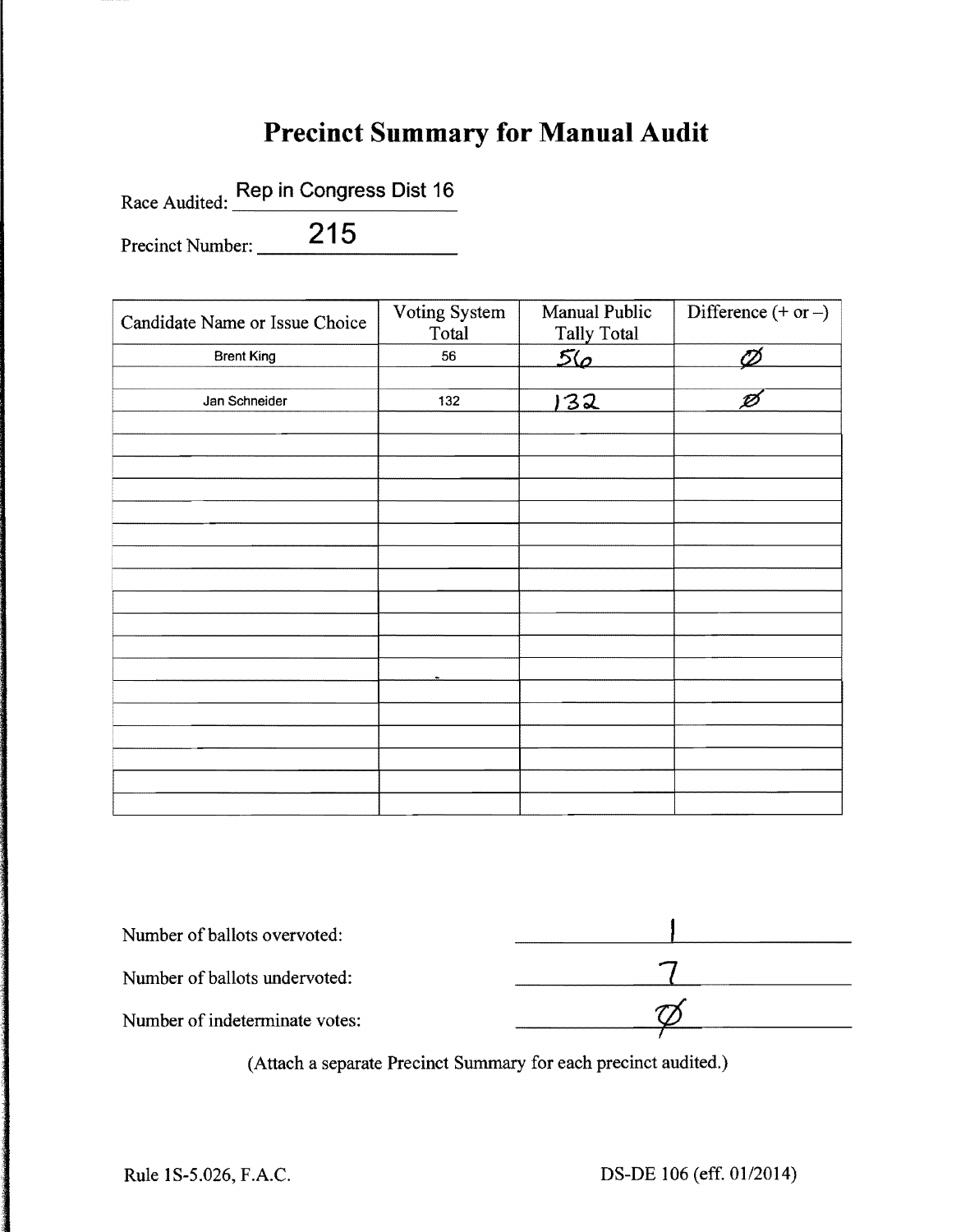#### **Manual Audit Team Worksheet** for Marksense Ballots

Manatee County:

Precinct Number: 215

Date of Election: 08/30/2016

 $\Box$  \*Check box if provisional ballots are included in Early Voting and Election Day ballots, instead of being reported separately.

Race: Rep in Congress Dist. 16

□ Check box if race permitted more than 1 vote.)<br>Indicate here the "Vote for no more than" number:

|                                                   |                                |                                                | <b>Manual Audit Tally</b>           |                   |               |
|---------------------------------------------------|--------------------------------|------------------------------------------------|-------------------------------------|-------------------|---------------|
| <b>Candidate or Issue</b>                         | <b>Early Voting (EV)</b>       | <b>Election Day (ED)</b>                       | Absentee (AB)                       | Provisional (PV)* | <b>Totals</b> |
| <b>Brent King</b>                                 |                                | $\overline{\mathcal{Z}}\overline{\mathcal{O}}$ | 70                                  |                   | عارفح         |
| Jan Schneider                                     |                                | لمكمك                                          | 7 <sub>u</sub>                      |                   | 32            |
|                                                   |                                |                                                |                                     |                   |               |
|                                                   |                                |                                                |                                     |                   |               |
| <b>Write-in Candidates</b>                        | ىپ                             |                                                | $\theta^{\!\scriptscriptstyle\! -}$ |                   |               |
| <b>Overvotes</b>                                  | سمليك                          |                                                |                                     | ميما              |               |
| <b>Undervotes</b><br>( <i>i.e.</i> , blank votes) | $\hat{\boldsymbol{\varTheta}}$ |                                                |                                     |                   |               |
| <b>Indeterminate Votes</b>                        |                                |                                                |                                     |                   |               |

**Audit Team Members:** 

Printed Name

**Printed Name** Rule 1S-5.026, F.A.C.

Signature

Signature

Date

Date DS-DE 105B (eff. 01/2014)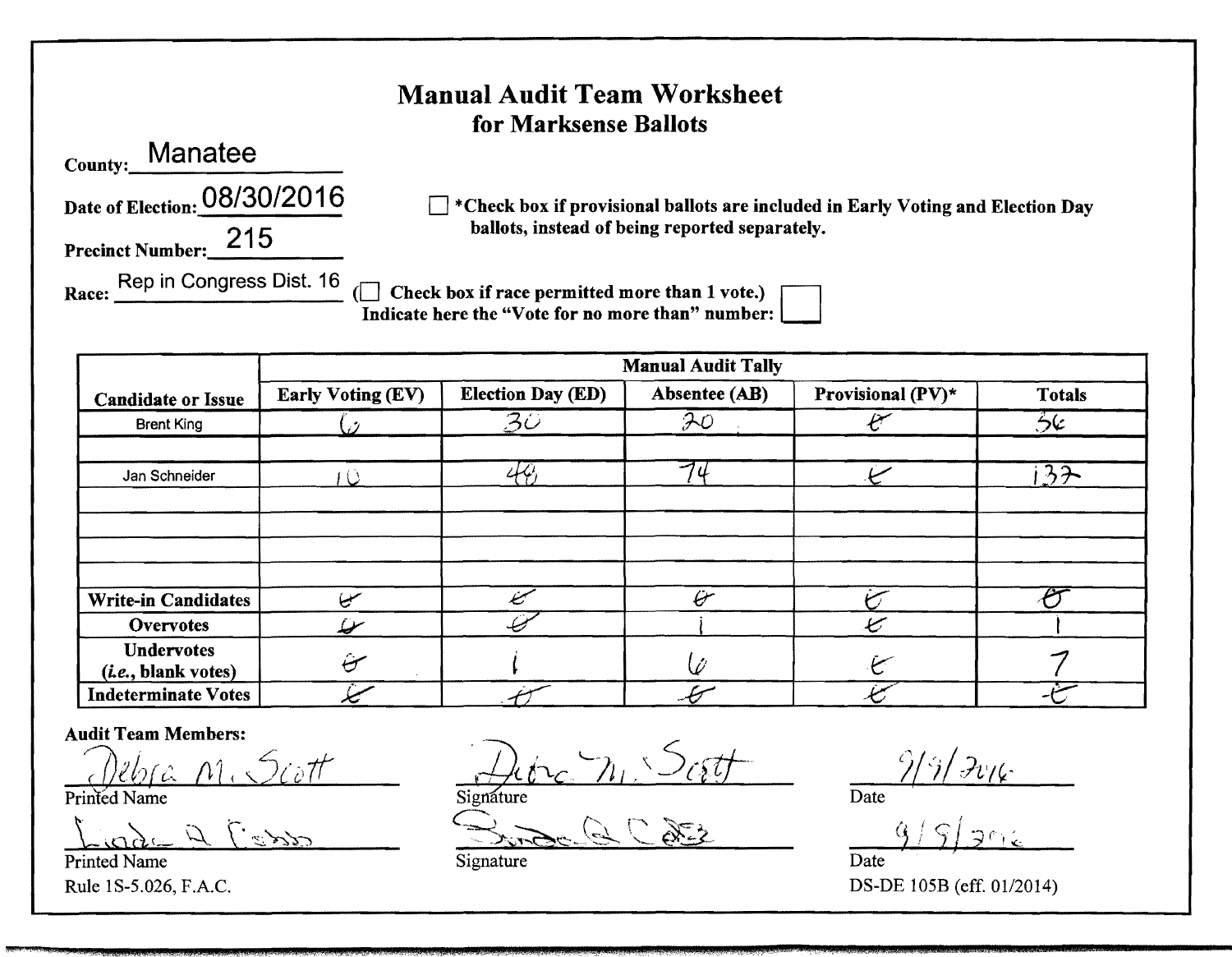PRIMARY ELECTION MANATEE COUNTY, FLORIDA AUGUST 30, 2016 STATISTICS

UNOFFICIAL RESULTS

RUN DATE:09/06/16 03:36 PM

REPORT-EL30A PAGE 0025-01

| Ē<br>aо |  |
|---------|--|
|---------|--|

| ,,,,,,,,                                                              |  |             |       |       |            |    |             |
|-----------------------------------------------------------------------|--|-------------|-------|-------|------------|----|-------------|
|                                                                       |  | TOTAL VOTES | x     | POLLS | <b>VBM</b> | EV | <b>PROV</b> |
| REGISTERED VOTERS - TOTAL                                             |  | 2,134       |       |       |            |    |             |
| REGISTERED VOTERS - Republican                                        |  | 382         | 17.90 |       |            |    |             |
| REGISTERED VOTERS - Democrat                                          |  | 1.145       | 53.66 |       |            |    |             |
| REGISTERED VOTERS - Libertarian                                       |  |             | .14   |       |            |    |             |
| REGISTERED VOTERS - Nonpartisan                                       |  | 604         |       |       |            |    |             |
| BALLOTS CAST - TOTAL.                                                 |  | 301         |       | 122   | 156        | 23 | ø           |
| BALLOTS CAST - Republican                                             |  | 82          | 27.24 | 33    | 44         |    | 0           |
| BALLOTS CAST - Democrat.                                              |  | 196         | 65.12 | 79    | 101        | 16 | 0           |
| BALLOTS CAST - Libertarian.                                           |  |             | .33   |       | ø          | ø  | ø           |
| BALLOTS CAST - NONPARTISAN.                                           |  | 22          | 7.31  | 9     | 11         |    | 0           |
| BALLOTS CAST - BLANK.                                                 |  | ø           |       | ø     | ø          | ø  | 0           |
| VOTER TURNOUT - TOTAL                                                 |  |             | 14.10 |       |            |    |             |
| VOTER TURNOUT - Republican.                                           |  |             | 21.47 |       |            |    |             |
| VOTER TURNOUT - Democrat                                              |  |             | 17.12 |       |            |    |             |
| VOTER TURNOUT - Libertarian                                           |  |             | 33.33 |       |            |    |             |
| VOTER TURNOUT - BLANK<br>the company of the company of the company of |  |             |       |       |            |    |             |

 $\sim 10$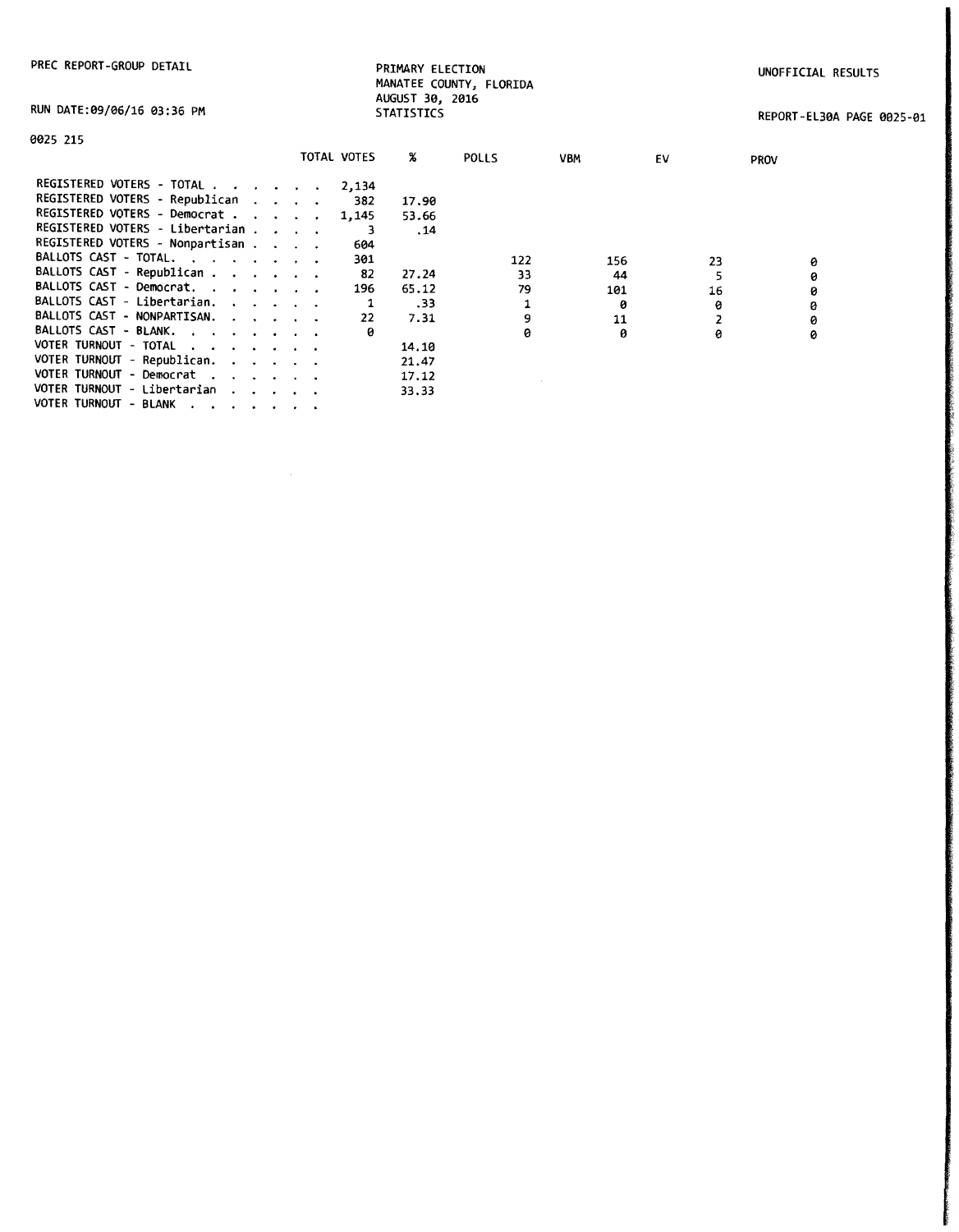| PREC REPORT-GROUP DETAIL                         |             | PRIMARY ELECTION<br>AUGUST 30, 2016 | MANATEE COUNTY, FLORIDA |                |    | UNOFFICIAL RESULTS        |
|--------------------------------------------------|-------------|-------------------------------------|-------------------------|----------------|----|---------------------------|
| RUN DATE:09/06/16 03:36 PM                       |             | Democrat                            |                         |                |    | REPORT-EL30A PAGE 0025-03 |
| 0025 215                                         |             |                                     |                         |                |    |                           |
|                                                  | TOTAL VOTES | $\boldsymbol{\mathsf{x}}$           | POLLS                   | <b>VBM</b>     | EV | <b>PROV</b>               |
| United States Senator<br>(VOTE FOR) 1            |             |                                     |                         |                |    |                           |
| Roque "Rocky" De La Fuente.                      |             | 5.21<br>10                          | 2                       | 6              |    | ø                         |
| Alan Grayson                                     |             | 15<br>7.81                          | 10                      | 4              |    | 0                         |
| Pam Keith                                        |             | 33<br>17.19                         | 15                      | 18             | 0  | 0                         |
| Reginald Luster                                  |             | 1.56<br>3                           | 1                       | $\overline{2}$ | 0  | ø                         |
| Patrick Murphy.                                  | 131         | 68.23                               | 51                      | 67             | 13 | 0                         |
| Over Votes                                       |             | 1                                   | ø                       | 1              | 0  | 0                         |
| Under Votes                                      |             | з                                   | a                       | 3              | Ø  | 0                         |
| Representative in Congress<br>(VOTE FOR) 1       |             |                                     |                         |                |    |                           |
| Brent King                                       |             | 56<br>29.79                         | 30                      | 20             | 6  | 0                         |
| Jan Schneider                                    | 132         | 70.21                               | 48                      | 74             | 10 | ø                         |
| Over Votes                                       |             | 1                                   | 0                       | 1              | 0  | 0                         |
| Under Votes                                      |             | 7                                   | $\mathbf{1}$            | 6              | 0  | 0                         |
| State Representative District 70<br>(VOTE FOR) 1 |             |                                     |                         |                |    |                           |
| Christopher John "CJ" Czaia                      |             | 85<br>44.74                         | 31                      | 43             | 11 | ø                         |
| Dan Fiorini.                                     |             | 18.95<br>36                         | 13                      | 23             | 0  | ø                         |
| Wengay "Newt" Newton.                            | 69          | 36.32                               | 35                      | 29             | 5  | ø                         |
| Over Votes                                       |             | 1                                   | 0                       | 1              | 0  |                           |
| Under Votes                                      |             | 5                                   | 0                       | 5              | 0  |                           |
|                                                  |             |                                     |                         |                |    | 0                         |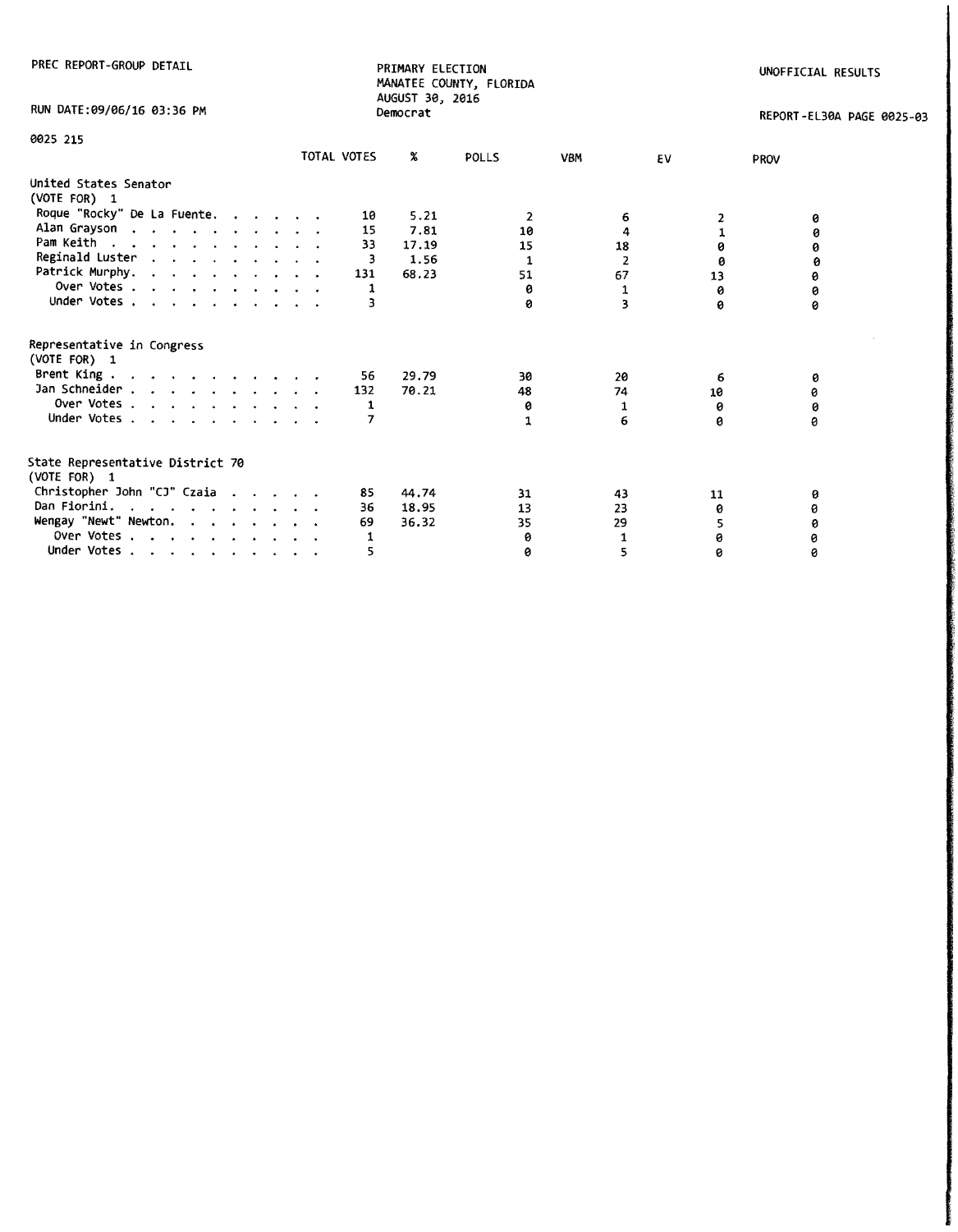## **Precinct Summary for Manual Audit**

Race Audited: Rep in Congress Dist 16

Precinct Number: 413

 $\hat{\boldsymbol{\theta}}$ 

| Candidate Name or Issue Choice | Voting System<br>Total | Manual Public<br><b>Tally Total</b> | Difference $(+ or -)$ |
|--------------------------------|------------------------|-------------------------------------|-----------------------|
| <b>Brent King</b>              | 71                     |                                     |                       |
|                                |                        |                                     |                       |
| Jan Schneider                  | 232                    | 232<br>à                            | ₩                     |
|                                |                        |                                     |                       |
|                                |                        |                                     |                       |
|                                |                        |                                     |                       |
|                                |                        |                                     |                       |
|                                |                        |                                     |                       |
|                                |                        |                                     |                       |
|                                |                        |                                     |                       |
|                                |                        |                                     |                       |
|                                |                        |                                     |                       |
|                                |                        |                                     |                       |
|                                |                        |                                     |                       |
|                                |                        |                                     |                       |
|                                |                        |                                     |                       |
|                                |                        |                                     |                       |
|                                |                        |                                     |                       |
|                                |                        |                                     |                       |
|                                |                        |                                     |                       |
|                                |                        |                                     |                       |

| Number of ballots overvoted:                                                                                           |                          |  |
|------------------------------------------------------------------------------------------------------------------------|--------------------------|--|
| Number of ballots undervoted:                                                                                          |                          |  |
| Number of indeterminate votes:                                                                                         |                          |  |
| (Attach a separate Precinct Summary for each precinct audited.)<br>r.<br>* Mark determined by canvassing board to be a |                          |  |
| Rule 1S-5.026, F.A.C.                                                                                                  | DS-DE 106 (eff. 01/2014) |  |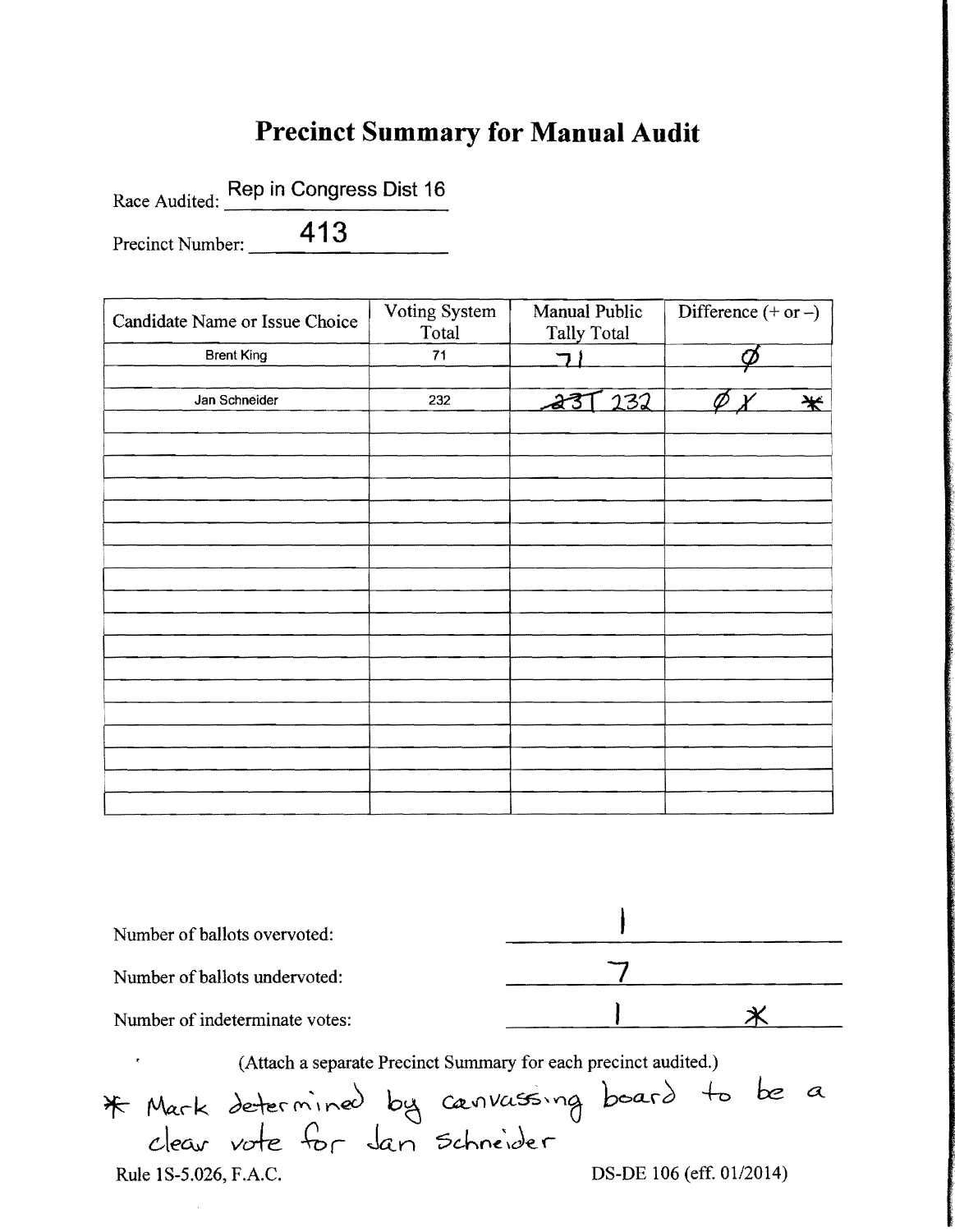| *Check box if provisional ballots are included in Early Voting and Election Day |
|---------------------------------------------------------------------------------|
|                                                                                 |
|                                                                                 |
| <b>Totals</b>                                                                   |
| r7                                                                              |
| り 孑                                                                             |
|                                                                                 |

Undervotes<br>(*i.e.*, blank votes)

Printed Name V Signature Signature Date

Audit Team Members:<br>*laren* Jones / *Luer Sures* 9/9 Printed Name Date Signature Signature  $\bigcap$  Date  $\frac{1}{2}$   $\frac{1}{2}$   $\frac{1}{2}$   $\frac{1}{2}$   $\frac{1}{2}$   $\frac{1}{2}$   $\frac{1}{2}$   $\frac{1}{2}$   $\frac{1}{2}$   $\frac{1}{2}$   $\frac{1}{2}$ 

Write-in Candidates  $\overline{C}$  U  $\overline{C}$  .  $\hat{C}$   $\overline{C}$ <u>Overvotes</u> <del>2</del>

 $\frac{1}{\text{the}}$ , blank votes) . The set of the set of the set of the set of the set of the set of the set of the set of the set of the set of the set of the set of the set of the set of the set of the set of the set of the s  $\frac{(i.e., blank votes)}{Index routes}$   $\frac{O}{O}$   $\frac{O}{O}$   $\frac{O}{O}$   $\frac{O}{O}$   $\frac{O}{O}$   $\frac{O}{O}$   $\frac{O}{O}$   $\frac{O}{O}$   $\frac{O}{O}$   $\frac{O}{O}$   $\frac{O}{O}$   $\frac{O}{O}$   $\frac{O}{O}$   $\frac{O}{O}$   $\frac{O}{O}$   $\frac{O}{O}$   $\frac{O}{O}$   $\frac{O}{O}$   $\frac{O}{O}$   $\frac{O}{O}$   $\frac{O$ 

*II*G

Rule 1S-5.026, F.A.C. DS-DE 105B (eff. 01/2014)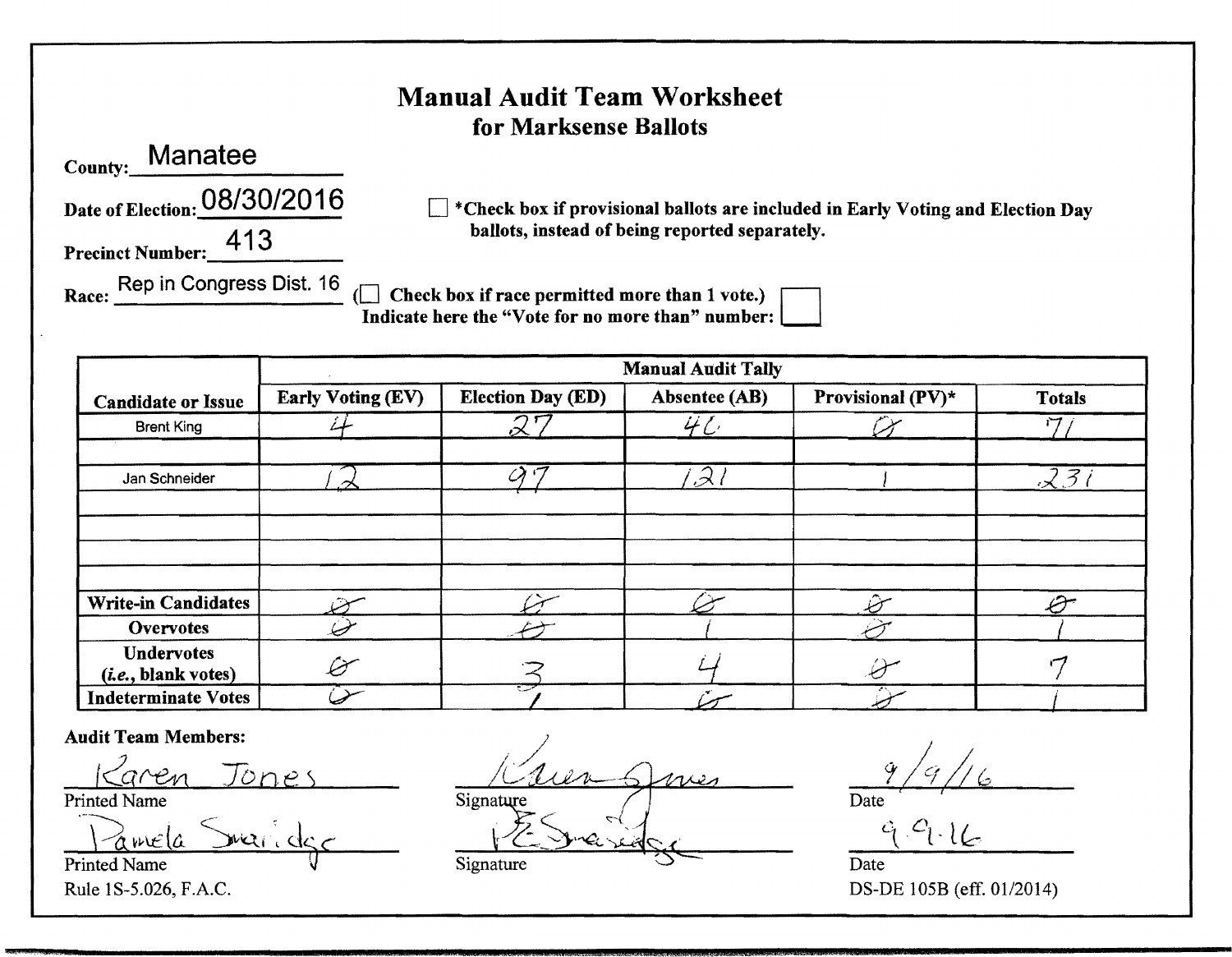|  |  |  |  | PREC REPORT-GROUP DETAIL |
|--|--|--|--|--------------------------|
|--|--|--|--|--------------------------|

PRIMARY ELECTION MANATEE COUNTY, FLORIDA AUGUST 30, 2016 UNOFFICIAL RESULTS

|  |  |  |  | RUN DATE:09/06/16 03:36 PM |  |
|--|--|--|--|----------------------------|--|
|--|--|--|--|----------------------------|--|

PAGE 0052-01

| RUN DATE:09/06/16 03:36 PM                                                                                                                                                                                                                                |             | <b>STATISTICS</b> |       |            |    | REPORT-EL30A |
|-----------------------------------------------------------------------------------------------------------------------------------------------------------------------------------------------------------------------------------------------------------|-------------|-------------------|-------|------------|----|--------------|
| 0052 413                                                                                                                                                                                                                                                  |             |                   |       |            |    |              |
|                                                                                                                                                                                                                                                           | TOTAL VOTES | X                 | POLLS | <b>VBM</b> | EV | <b>PROV</b>  |
| REGISTERED VOTERS - TOTAL                                                                                                                                                                                                                                 | 3,626       |                   |       |            |    |              |
| REGISTERED VOTERS - Republican                                                                                                                                                                                                                            | 1,395       | 38.47             |       |            |    |              |
| REGISTERED VOTERS - Democrat                                                                                                                                                                                                                              | 1,250       | 34.47             |       |            |    |              |
| REGISTERED VOTERS - Libertarian                                                                                                                                                                                                                           | 12          | .33               |       |            |    |              |
| REGISTERED VOTERS - Nonpartisan                                                                                                                                                                                                                           | 969         |                   |       |            |    |              |
| BALLOTS CAST - TOTAL.                                                                                                                                                                                                                                     | 838         |                   | 360   | 442        | 34 |              |
| BALLOTS CAST - Republican                                                                                                                                                                                                                                 | 428         | 51.07             | 198   | 215        | 14 |              |
| BALLOTS CAST - Democrat.                                                                                                                                                                                                                                  | 311         | 37.11             | 128   | 166        | 16 |              |
| BALLOTS CAST - Libertarian.<br><b><i>Contract Contract Artist</i></b>                                                                                                                                                                                     |             | .72<br>6          |       |            | ø  | 0            |
| BALLOTS CAST - NONPARTISAN.                                                                                                                                                                                                                               | 93          | 11.10             | 29    | 60         | 4  | 0            |
| BALLOTS CAST - BLANK,<br>contract and a state of the state of                                                                                                                                                                                             |             | ø                 | ø     | 0          | ø  | ø            |
| VOTER TURNOUT - TOTAL<br>المناطر المناطر المناطر المناطر                                                                                                                                                                                                  |             | 23.11             |       |            |    |              |
| VOTER TURNOUT - Republican.                                                                                                                                                                                                                               |             | 30.68             |       |            |    |              |
| VOTER TURNOUT - Democrat<br>$\mathbf{u} = \mathbf{u} + \mathbf{u} + \mathbf{u} + \mathbf{u} + \mathbf{u}$                                                                                                                                                 |             | 24.88             |       |            |    |              |
| VOTER TURNOUT - Libertarian                                                                                                                                                                                                                               |             | 50.00             |       |            |    |              |
| VOTER TURNOUT - BLANK<br>$\mathbf{A} = \left\{ \mathbf{A} \right\} \left( \mathbf{A} \right) \left( \mathbf{A} \right) \left( \mathbf{A} \right) \left( \mathbf{A} \right) \left( \mathbf{A} \right) \left( \mathbf{A} \right) \left( \mathbf{A} \right)$ |             |                   |       |            |    |              |
|                                                                                                                                                                                                                                                           |             |                   |       |            |    |              |